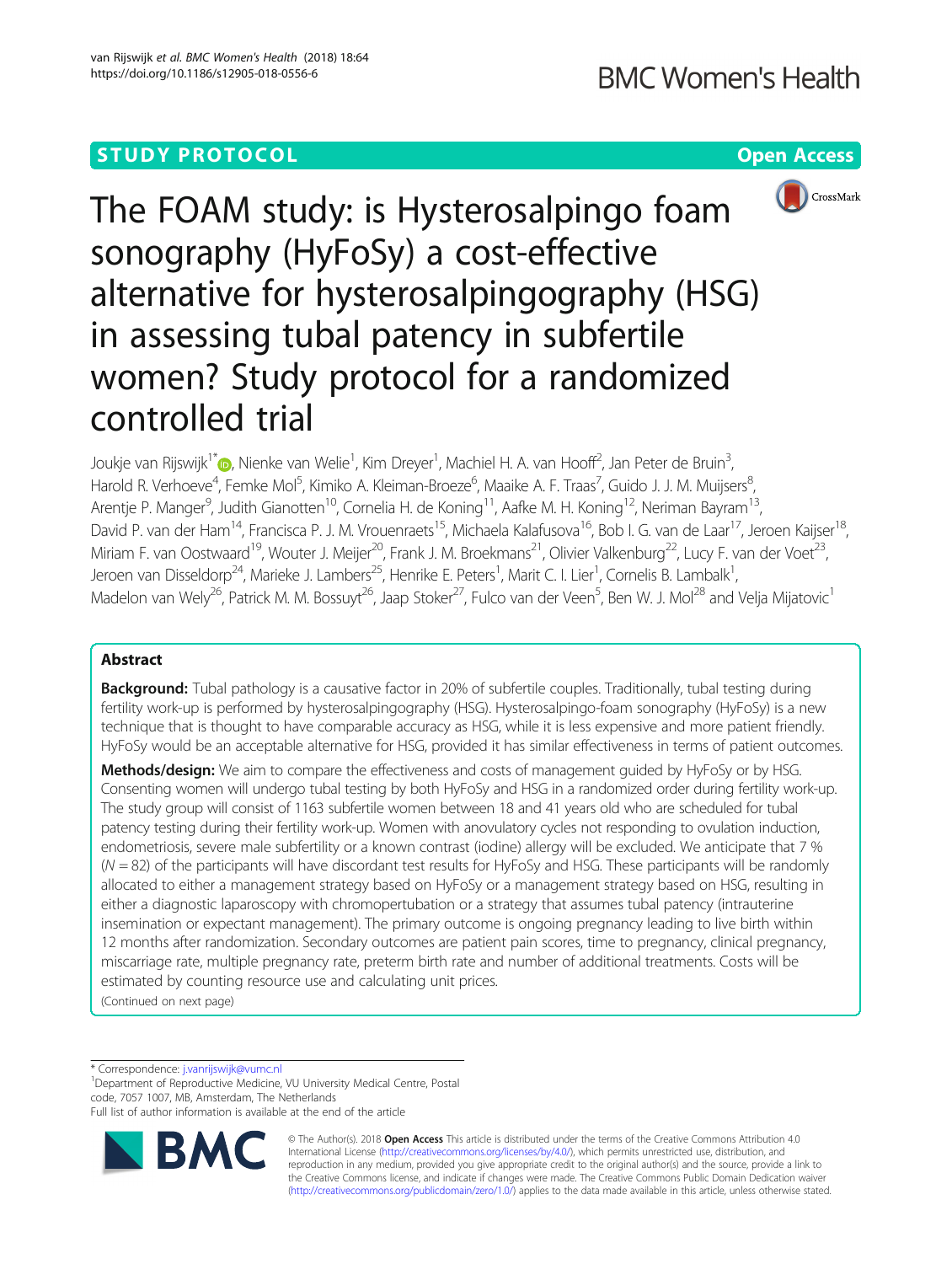## (Continued from previous page)

**Discussion:** This trial will compare the effectiveness and costs of HyFoSy versus HSG in assessing tubal patency in subfertile women.

**Trial registration:** Dutch Trial Register (NTR 4746, <http://www.trialregister.nl>). Date of registration: 19 August 2014.

Keywords: Hysterosalpingo foam sonography (HyFoSy), Hysterosalpingography (HSG), Fertility work-up, Tubal patency testing, Ongoing pregnancy, Cost-effectiveness, Subfertility, Randomized controlled trial, Budget impact

# Background

Subfertility, defined as the inability to conceive within 12 months of unprotected intercourse, affects 1 out of 6 couples trying to get pregnant [[1\]](#page-6-0). Traditionally, the diagnostic work-up for subfertility includes tests to assess tubal status, among which hysterosalpingography (HSG) and diagnostic laparoscopy with chromopertubation (DLS) are the most established tests [\[2](#page-6-0)]. HSG is still the test of first choice during the fertility work-up in many clinics in the Netherlands. In case bilateral tubal pathology is suspected, a DLS is performed which is considered the clinical reference standard. DLS is an invasive test under general anesthesia that allows direct visualization of the pelvis, including fallopian tubes, ovaries and uterus. However, there is a risk for visceral damage, intra-abdominal bleeding and risks related to general anesthesia. Initially, hysterosalpingo-contrast sonography (HyCoSy) has been proposed as an alternative for HSG as a first line office tubaI patency test. The accuracy of HyCoSy is comparable to that of HSG [\[3](#page-6-0), [4](#page-6-0)]. However, the commonly used echogenic medium for HyCoSy Microcrystalline suspension (Echovist<sup>®</sup>, Schering AG, Berlin, Germany), is no longer available. In 2011, hysterosalpingo-foam sonography (HyFoSy) was introduced as a new technique for tubal patency testing and an alternative for HyCoSy [\[5\]](#page-6-0). This imaging technique is comparable to HyCoSy, but it uses foam instead of gel.

The advantages of HyFoSy over HSG are manifold; with HyFoSy there is no radiation exposure which makes it a more patient friendly examination compared to HSG. In addition, the HyFoSy procedure is less painful as well as less time consuming compared with HSG [\[6](#page-6-0)] and a HyFoSy can be performed by the gynecologist during regular office hours, establishing the fertility work-up in a one stop clinic.

Two small observational cohort studies have been published reporting on the diagnostic performance of HyFoSy [[7,](#page-6-0) [8](#page-6-0)]. An observational cohort study in 20 subfertile women found a 100% agreement between tubal patency data according to HyFoSy testing and DLS [\[8](#page-6-0)]. In a prospective observational cohort study in 73 women, HyFoSy was able to demonstrate two-sided tubal patency in 57 women, but technically unsuccessful in terms of inadequate filling of the uterine cavity in 6 women, while two-sided tubaI patency could not be

demonstrated in 10 other women. A subsequent HSG in those 10 participants confirmed tubal occlusion in 5 (7%). In the remaining 5 women (7%) there was discordance between HyFoSy and HSG. The authors concluded that using HyFoSy as first line tubal test during the fertility work-up could avoid an HSG in about 78% of the cases (57 out of 73) [[7\]](#page-6-0). There are no large studies that assess HyFoSy and HSG.

HyFoSy would be an acceptable alternative to HSG for tubal patency testing during fertility work-up in subfertile women if it leads at least to similar outcomes, in terms of live births, but lower costs. This randomized trial with a discordancy design compares two management strategies, one in which management is guided by HyFoSy and one that is guided by HSG.

# Methods / design

# Design

The FOAM study is a multicenter prospective comparative study with a randomized controlled trial design (Fig. [1\)](#page-2-0) [[9](#page-6-0)]. It will be performed in hospitals that collaborate within the Dutch Consortium for Studies in Women's Health and Reproduction. Participating centers can be district, teaching or university hospitals. Gynecologists and/or ultrasound technicians will be trained in their center in the performance of the HyFoSy by one of the physicians familiar with HyFoSy (VM, KD or JvR).

# Participants / eligibility criteria

Subfertile women, between 18 and 41 years old, who are scheduled for tubal patency testing as part of the fertility work-up are eligible for inclusion. Women with anovulatory cycles not responding on ovulation induction, endometriosis, severe male factor (Total motile sperm count  $< 1 \times 10^6$ /ml) or a known contrast (iodine) allergy will be excluded.

# Study procedures

All consenting participants will be scheduled for both HyFoSy and HSG. The order of these tests will be determined by randomization. Both tubal patency tests will be done within the two weeks of the follicular phase of the cycle after complete cessation of menstrual bleeding. The physician performing the HSG will be blinded for the results of the previously performed HyFoSy and vice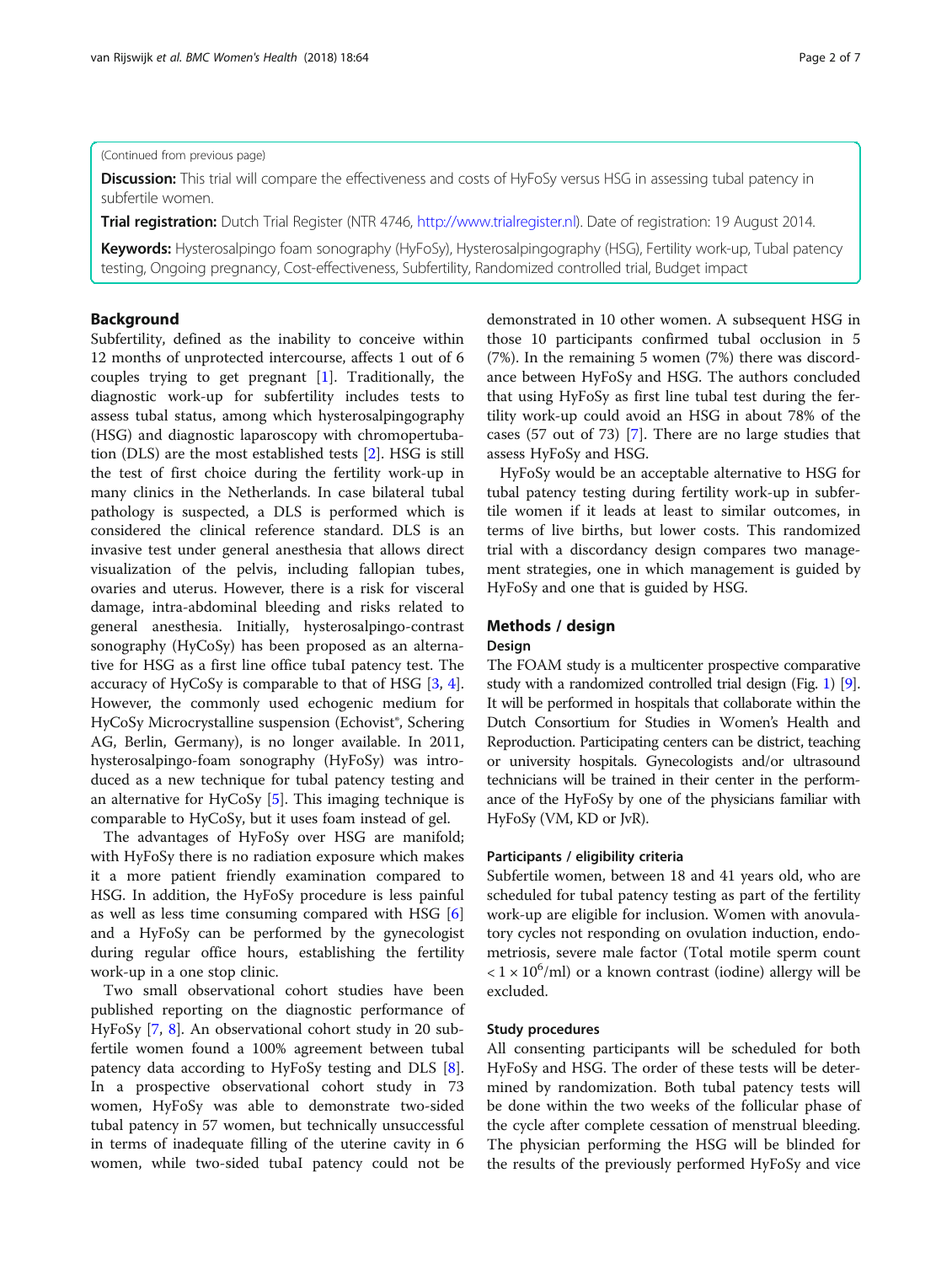

<span id="page-2-0"></span>

versa. Test results of HyFoSy and HSG will be classified as normal, one-sided tubal pathology or double-sided tubal pathology.

lf the results of both tubal patency tests are concordant, the planned fertility treatment will be based on the test results in accordance with the current Dutch guideline [[2\]](#page-6-0). Participants with one or two patent tubes at HyFoSy and HSG will be treated according to their prognosis for natural conception based on the model of Hunault [[10](#page-6-0)]. In case the chance of natural conception within the following 12 months exceeds 30%, participants will be counseled for expectant management for 6-12 months. In case the chance is less than 30%, participants will be treated with intrauterine insemination (IUI) eventually followed by in vitro fertilization (IVF). In case HyFoSy and HSG are concordant in the diagnosis of suspected bilateral tubal occlusion, participants will be scheduled for DLS, followed by IVF in case bilateral tubaI occlusion is confirmed. In case of one-sided or two-sided patency during DLS the subsequent fertility treatment will also be based on the Hunault prognosis for natural conception.

Participants in whom the results of the tubaI patency tests HyFoSy and HSG are discordant will subsequently be included in a randomized trial in which they will be randomized between management based on the results of HyFoSy or management based on the results of HSG.

Consequently, in case unilateral or bilateral patent tubes are observed by the allocated tubal patency test, subsequent management will be according to the assumption of tubal patency. This will be 6 to 12 months expectant management in case of a probability of more than 30% for a natural conception according to the model of Hunault [\[10](#page-6-0)], while in case of a probability of less than 30% for spontaneous conception, IUI will be recommended. If bilateral occlusion is observed by the allocated tubal patency test, subsequent management will be a DLS, and if tubal occlusion is confirmed, the next step will be IVF. In case DLS shows tubal patency of at least one tube, subsequent management will be just as in the trial arm assuming tubal patency, i.e. expectant management or IUI.

## HSG procedure

During an HSG approximately 10  $\text{cm}^3$  of water soluble or oil soluble iodinated contrast medium (depending on local protocol of the participating hospitals) will be infused in the uterine cavity and fallopian tubes through the use of a Semm cup (a plastic vacuum cup that will be placed on the cervix) or balloon catheter. The contrast medium will be visible on X-ray. During instillation of the contrast medium into the uterine cavity and fallopian tubes a series radiographs (6-8) will be made to establish the patency of the fallopian tubes.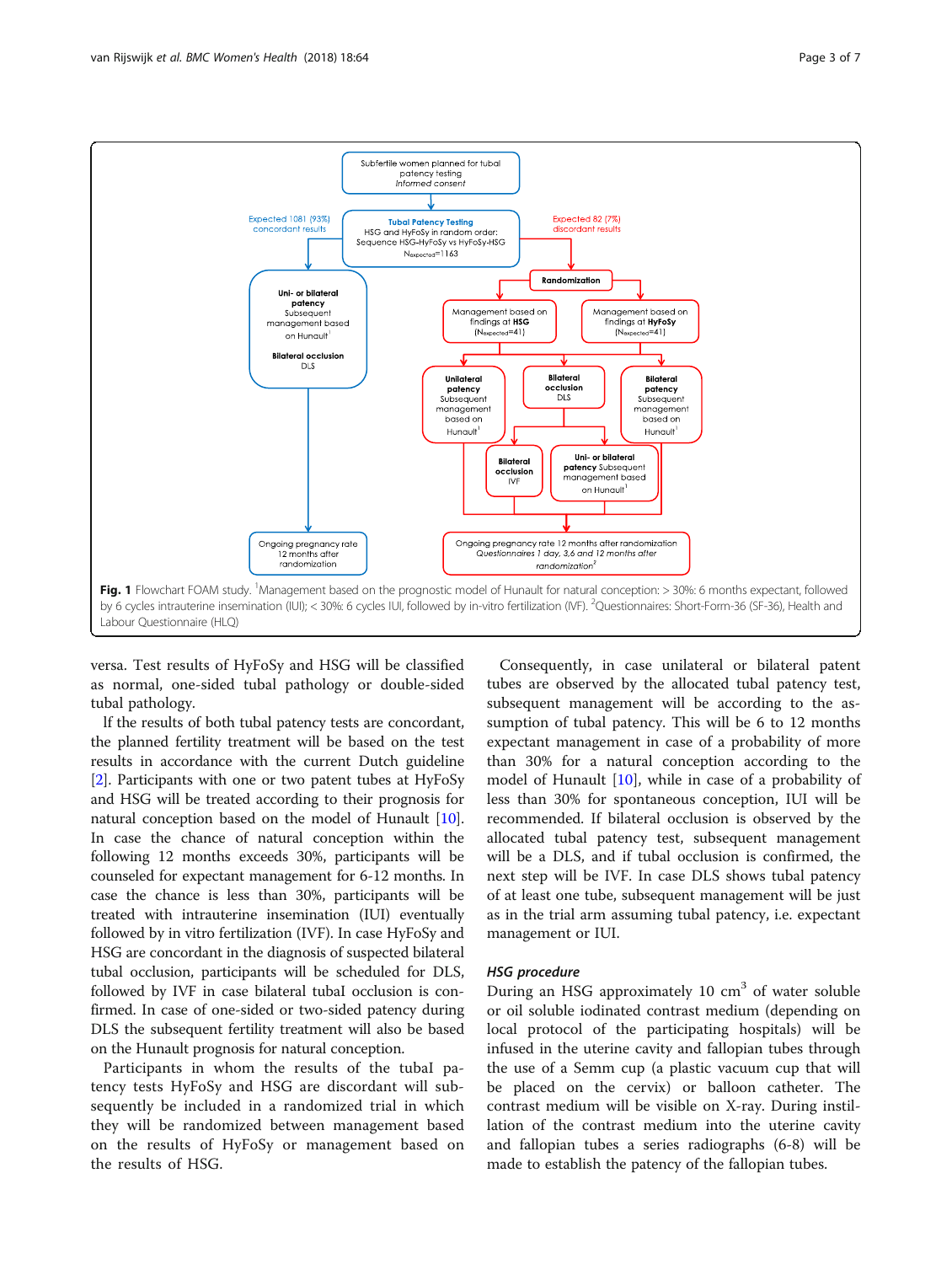# HyFoSy procedure

During a HyFoSy procedure approximately 10 cm<sup>3</sup> of foam will be introduced, through a little cervical balloon-less applicator, into the uterine cavity. This applicator is connected to a syringe with foam. This foam is created by rigorously mixing 5 ml ExEm-gel® (containing hydroxyethyl cellulose and glycerol, IQ Medical Ventures BV, Delft, The Netherlands) with 5 ml of purified water in a 10 ml syringe. This recipe has turned out to be excellent for creating foam that is sufficiently stable to show echogenicity for at least 5 min and for providing sufficient fluid to pass through patent tubes. [[5\]](#page-6-0) During infusion of the foam into the uterine cavity a transvaginal ultrasound will be made, to show whether the fallopian tubes are patent.

## DLS procedure

Diagnostic laparoscopy will be performed under general anesthesia in a daycare setting. The technique used is a double-puncture technique. The optic will be introduced through a trocar in the belly button. A suprapubic trocar is placed to make manipulation possible. A Foley catheter is placed in the uterine cavity. During the laparoscopy methylene blue is introduced into the uterine cavity through the Foley catheter and the patency of the fallopian tubes can be confirmed under direct vision by the optic. The amount of methylene blue injected will be variable, depending on the time necessary to assess tubal function.

Recruitment, consent and randomization, collection

of data Eligible women receive oral and written information during their regular outpatient visit by the attending gynecologist or fertility doctor. Women will be contacted by telephone for further information by the investigator. Women who agree to participate will be asked to sign written informed consent, of which they will receive a copy at their next visit, when the informed consent form will also be signed by the investigator, supervising gynecologist, the attending registrar or fertility doctor. Women who decline randomization will be offered the standard tubal patency testing with HSG or DLS, depending on the standard management policy in the clinic. Women refusing participation are registered.

Consenting eligible women undergo a HyFoSy as well as an HSG in a random order. Randomization is stratified for each center and will be performed after baseline data have been entered in a central web-based system that is available in our research consortium (ALEA) with the use of a permuted block design. Randomization is performed with only initials and year of birth of the participants. Linking personal data to the study number can only be performed in the local participating centers. Written informed consent forms are stored in every center in a lockable room. All forms and data will be archived for 15 years in the participating centers.

When there is discordance between the results of HSG and HyFoSy participants will be randomly allocated by the web based randomization program (ALEA) for management based on either HyFoSy or HSG.

After inclusion, all measurements will be systematically recorded using an electronic Clinical Report Form. These electronic forms will be stored in a digital database. Data are handled confidentially and, whenever possible anonymously. A subject identification code list will be used to link the data to the subject, where it is necessary to be able to trace data to an individual subject. The code will not be based on the woman's initials and birth date, the key to the code will be safeguarded by the local investigator. The handling of personal data will comply with the Dutch Personal Data Protection Act (in Dutch: De Wet Bescherming Persoonsgegevens, Wbp).

All participants will receive a questionnaire about pregnancy outcomes 12 months after randomization. Participants with discordant test results will receive digital online secured questionnaires on day 1 after randomization and after, 3, 6 and 12 months respectively. Questionnaires include information on quality of life (SF-36: Short-Form-36) [[11](#page-6-0), [12\]](#page-6-0) and absence from work (HLQ: Health and Labour Questionnaire) [[13](#page-6-0)].

All adverse events reported spontaneously by the subject or observed by the investigator or his staff will be recorded. All Serious Adverse Events (SAE's) will be reported to the Medical Ethics Committee.

The recruitment of participants started in June 2015, it is expected to conclude August 2018.

Outcome measures The primary outcome for the comparison of the two strategies is ongoing pregnancy leading to live birth within 12 months after inclusion. Ongoing pregnancy rate is defined as an intrauterine pregnancy with a positive heartbeat during ultrasound examination between 10 and 12 weeks of pregnancy. Secondary outcomes are pain scores (measured by Visual Analogue Scale (VAS) scores), time to pregnancy, clinical pregnancy (defined as an ultrasound visible gestational sac with or without heartbeat), miscarriage (defined as the presence of non-vitality on ultrasound or spontaneous loss off pregnancy), multiple pregnancy (defined as a pregnancy of two or more fetus), preterm birth rate (defined as a delivery before 37 weeks of pregnancy), quality of life and absence of work.

# Statistical analysis

We will estimate and compare the proportion of women with an ongoing pregnancy leading to live birth within 12 months after inclusion for two strategies: one in which management in subfertile women undergoing tubal patency testing is guided by the results of HSG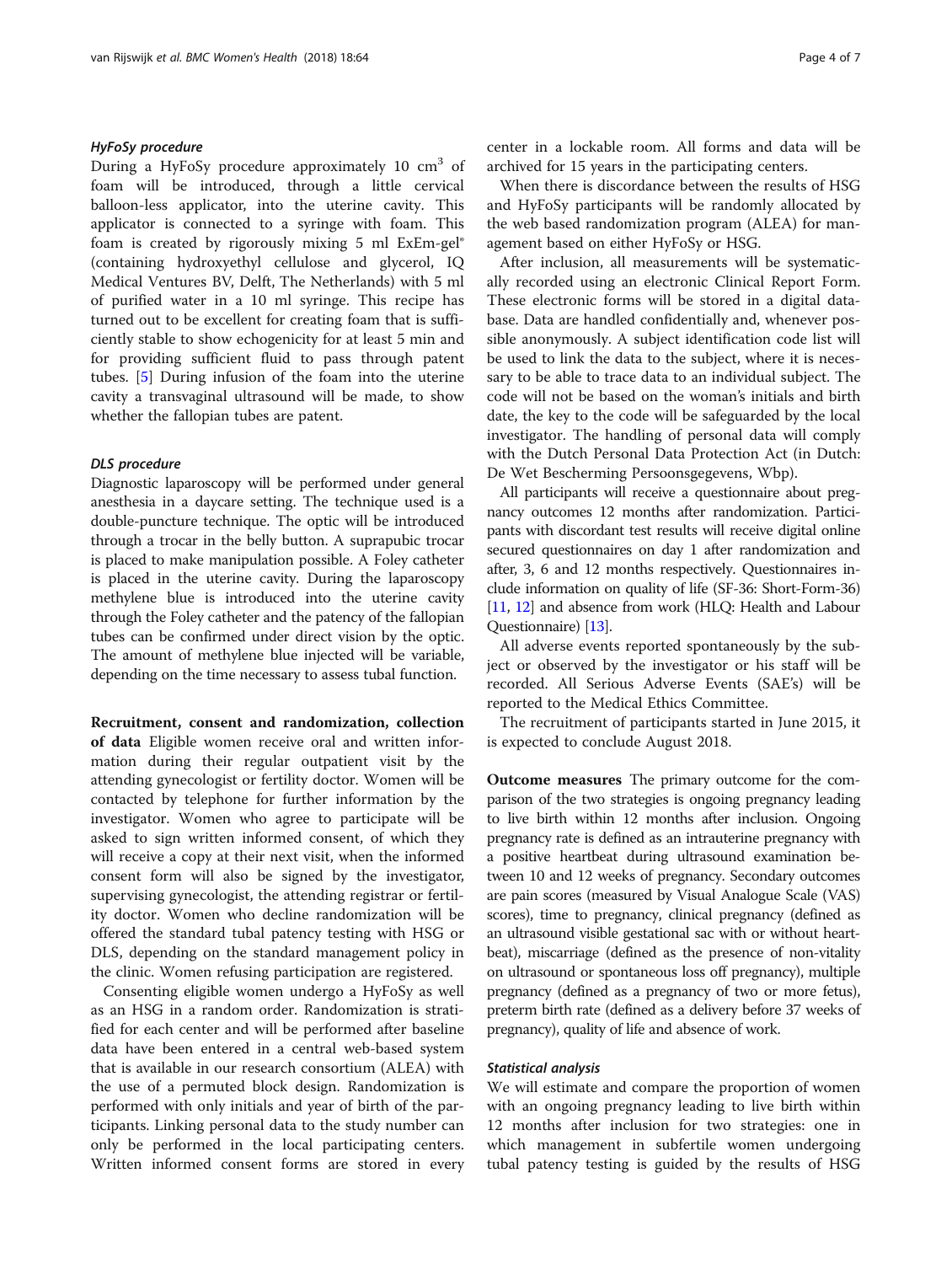and a second strategy, in which management is guided by the results of HyFoSy. To estimate this proportion, we will have to combine the outcomes observed in the concordant group, in which management will be identical for the two strategies, and in the discordant group, in which women are randomly allocated to management based on HSG or management based on HyFoSy.

The proportion of women with an ongoing pregnancy leading to live birth for each strategy will be a weighted average of the proportions observed in two groups: the concordant group and the discordant group, where the patients in the discordant group have to be counted twice, to account for the randomization, since in half of the women in the discordant group management will be guided by the other test. Lu and Gatsonis [[14](#page-6-0)] have shown that this estimate is unbiased, and have provided a closed form for the variance of this estimate. They have also shown that this paired design is more efficient than an unpaired comparison of test & management strategies, especially if the proportion of women with discordant results is low. The effectiveness of management based on HyFoSy relative to management based on HSG will be expressed as a relative risk and as an absolute difference, each with 95% confidence intervals. SPSS will be used to perform the statistical analysis.

The primary analysis will be a non-inferiority test, in which we want to exclude a decrease of 2% when relying on the HyFoSy results instead of on the HSG. No interim analysis will be performed.

## Sample size

We assume a 50% ongoing pregnancy rate within 12 months after tubal testing, with no difference between HSG or HyFoSy. When using a non-inferiority test at a 5% significance level, the total sample size will be guided by the fraction  $f$  of participants with discordant results (these will be randomized). In the randomized subgroup, the corresponding non-inferiority margin will then correspond to 2% divide by the fraction with discordant results  $f[14]$  $f[14]$  $f[14]$ . Assuming the fraction with discordant results is 7% [\[7](#page-6-0)], the non-inferiority margin in the discordant results will be 29%. To achieve 80% power to reject inferiority, we would then need to randomize 74 women with discordant results, and the total number to be included will be 1057 (74 divide by 7%). To account for a 10% loss to followup, we will include 1163 participants, resulting in 82 participants with discordant results.

Economic evaluation The economic analysis will be performed alongside the clinical trial and will estimate costs from a third-party payer as well as from a societal perspective. A distinction will be made between costs of medical interventions (direct costs) and costs resulting from productivity losses (indirect costs), obtained from

the HLQ questionnaires. Standardized units will be calculated for all centers based on actual resource use made during the trial. The economic evaluation will be designed as a cost-effectiveness analysis with the costs per ongoing pregnancy within 12 months as the primary outcome. The cost-effectiveness of each strategy will be presented as cost per live birth. A discounting rate of 4% will be used in the analysis. The incremental costeffectiveness ratio (ICER) of a strategy based on HyFoSy as compared to a strategy based on HSG will be estimated as the ratio between difference in costs between the strategies and the difference in pregnancy rates, and reflects the extra costs required to obtain one additional live birth. The economic analyses will be presented in a separate report.

Ethical consideration This study is approved by the National Central Committee on Research involving Human Subjects (CCMO – NL50484.029.14), by the ethics committee of the VU Medical Centre Amsterdam (Ref. No. 2014/454) and by the boards of all participating hospitals. The trial is registered in the Dutch Trial Register (NTR 4746, <http://www.trialregister.nl>).

### **Discussion**

HSG is the most widely used outpatient tubal test during fertility work-up. It was introduced in 1914 and still serves as an accurate diagnostic test, but may be painful, implies exposure to ionizing radiation and is expensive. HyFoSy is a new technique and proposed as a more patient friendly alternative for HSG as a first line office tubal patency test. No large trials have been published comparing HSG with HyFoSy. lf HyFoSy is as accurate as HSG in diagnosing tubal patency, it will lead to comparable management decisions and similar pregnancy outcomes and HSG could be substituted by HyFoSy for tubal patency testing during fertility work-up. Since approximately 20,000 HSGs are performed each year in the Netherlands and based on a cost difference between HyFoSy and HSG of around  $€100$ , replacing HSG by HyFoSy could result in substantial cost reduction.

The use of two physicians for the two tubal patency tests can be a logistical challenge for smaller district centers. However, this blinding is an essential aspect for the objectivity of test results of the whole study population and the strategy comparison of the randomization in case of discordance. Further randomization and allocation concealment through a web based randomization program reduces the chance for selection bias.

The final choice between HyFoSy and HSG will also depend on the direct therapeutic effect of both procedures. A recent large randomized clinical trial confirmed the long-stated hypothesis that HSG with oil-soluble contrast directly improves ongoing pregnancy and live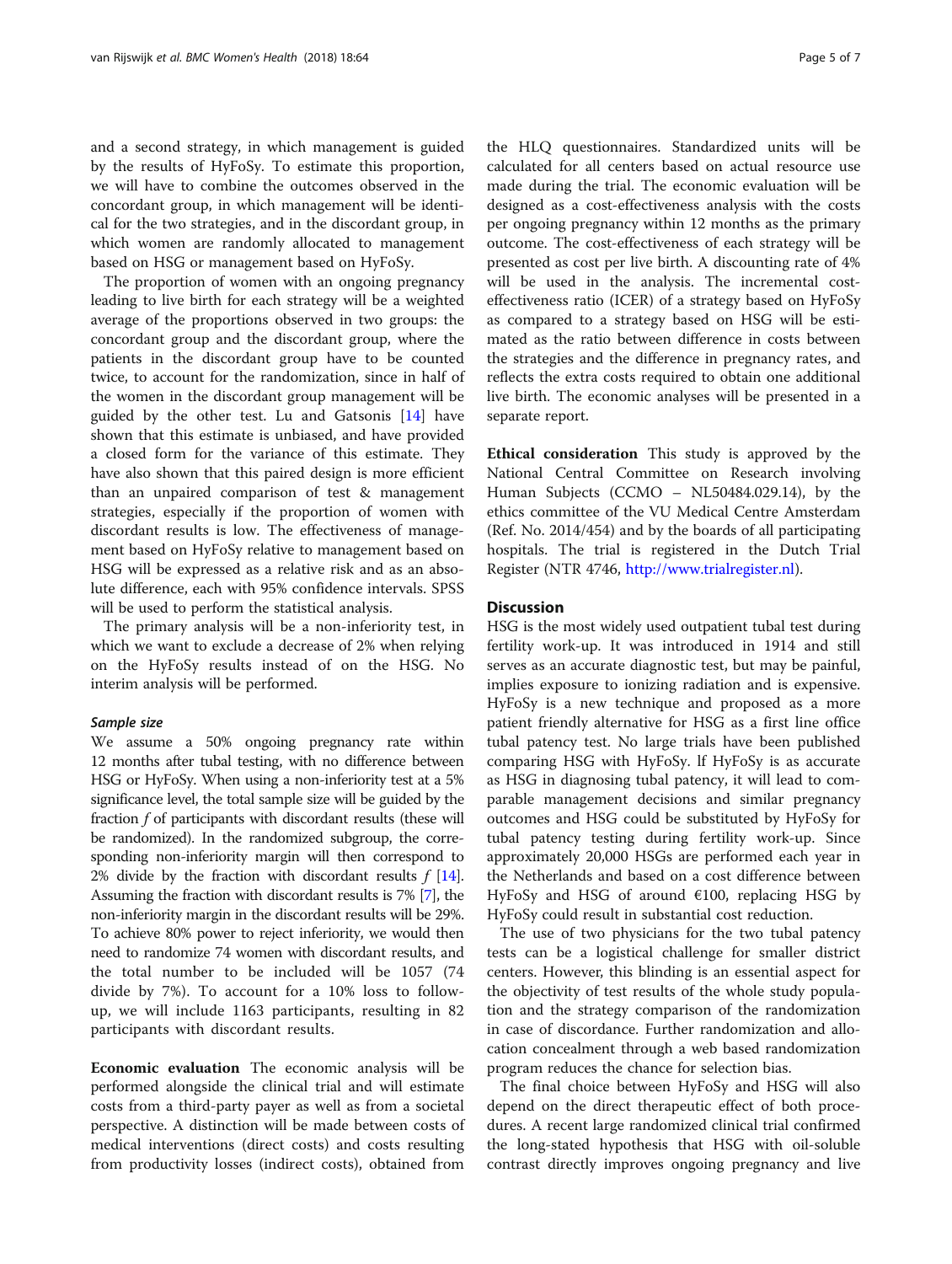birth rates [[15](#page-6-0)]. Thus, if the FOAM study shows that HyFoSy is cost-effective over HSG in terms of diagnostic accuracy, the next question to be answered is if tubal flushing with oil after HyFoSy improves pregnancy rates.

The additional burden for women included in the study follows from undergoing one additional tubal patency test. This can lead to reluctance in taking part in the FOAM study. Offering the two tests on the same day, explaining women that HyFoSy is a more patientfriendly and less painful examination then HSG [[6\]](#page-6-0) and pointing out the potential benefit of HyFoSy for patients in the future, might overcome this.

If this trial shows that the fertility work-up with tubal testing based on HyFoSy is an efficient and effective alternative to HSG, the results may lead to evidence-based changes in national and international guidelines.

#### Abbrevations

DLS: Diagnostic laparoscopic with chromopertubation; HLQ: Health and Labour Questionnaire; HSG: Hysterosalpingography; HyCoSy: Hysterosalpingo-contrast sonography; HyFoSy: Hysterosalpingo Foam Sonography; ICER: Incremental cost-effectiveness ratio; IUI: Intra-Uterine Insemination; IVF: In vitro fertilization; RCT: Randomized controlled trial; SF-36: Short-Form-36; VAS: Visual Analogue Scale

#### Acknowledgements

We thank the staff of the nationwide consortium for women's health research (NVOG Consortium; [www.studies-obsgyn.nl](http://www.studies-obsgyn.nl)), dr. M.M. van Nispen (database development) and the staff of the Clinical Research Unit of the Academic Medical center Amsterdam for their excellent support in realizing this study.

#### Funding

This is an investigator initiated trial, VU medical center Amsterdam is the sponsor, contact information: prof. CJM de Groot, Department of Obstetrics and Gynaecology, De Boelelaan 1117, 1081 HV Amsterdam, The Netherlands, Tel: + 31-204444444. This study is funded by ZonMw, a Dutch organization for Health Research and Development, project number 837001504. ZonMW gives financial support for the whole project. IQ Medical Ventures provides the ExEm FOAM® kits. The funding bodies have no role in the design of the study; collection, analysis, and interpretation of data; and in writing the manuscript.

### Availability of data and materials

Data entry and secure storage is performed with data management system OpenClinica (OpenClinica LLC and collaborators, by TraIT (Translational Research IT infrastructure), version: 3.6). In each of the participating center, data entry according to Good Clinical Practice (GCP) was performed by dedicated research nurses, fertility doctors or gynecologists. Data control during the trial is possible. Monitoring will be performed in compliance with GCP and other rules and regulations in order to achieve high quality research and secure patient safety. Qualified and independent monitors from the NVOG Consortium will have access to the data and source documents of the trial. Based on the Site Specific Monitoring program of the NVOG Consortium, site evaluation visits will be performed to review the quality of the participating sites. For more detailed information see: NVOG Consortium 2.0, site specifiek evaluatie-en monitorplan, versie 2.0 (K6).The quality advisor will also perform data verification at the end of the trial. JvR, NvW, KD and VM will have access to the final dataset.

#### Authors' contributions

JvR, NvW and VM are responsible for the overall logistical aspects of the trial and drafted the paper. KD, VM, FvdV, BWJM, PPMB, JS and MvW designed the trial, were responsible for the development of the protocol, applied for a grant and have overall responsibility for the trial. MHAH, JPdB, HRV, FM, KAK, MAFT, GJJMM, APM, JG, CHdK, AFMHK, NB, DPvdH, FPJMV, MK, BIGvdL, JK, MFvO, WJM, FJMB, OV, LFvdV, JvD, MJL, HP, ML, CBL, are members of the FOAM-trial study group. They are local investigators at the participating

centers and are responsible for implementation of the study and inclusion of eligible patients. All authors critically revised and approved with this version to be published.

#### Ethics approval and consent to participate

This study is approved by the National Central Committee on Research involving Human Subjects (CCMO – NL50484.029.14), by the ethics committee of the VU Medical Centre Amsterdam (Ref. No. 2014/454) which suffices for all participating centers under Dutch law and by the boards of all participating hospitals. The trial is registered in the Dutch Trial Register (NTR 4746, [http://www.trialregister.nl\)](http://www.trialregister.nl).

Eligible women receive oral and written information during their regular outpatient visit by the attending gynecologist or fertility doctor. Women will be contacted by telephone for further information by the investigator. Women who agree to participate will be asked to sign written informed consent, of which they will receive a copy at their next visit, when the informed consent form will also be signed by the investigator, supervising gynecologist, the attending registrar or fertility doctor.

#### Competing interests

VM received a grant from ZonMW (see funding) to execute this trial. IQ Medical Ventures provides the ExEm FOAM® kits. The authors declare that they have no competing interests.

#### Publisher's Note

Springer Nature remains neutral with regard to jurisdictional claims in published maps and institutional affiliations.

#### Author details

<sup>1</sup>Department of Reproductive Medicine, VU University Medical Centre, Postal code, 7057 1007, MB, Amsterdam, The Netherlands.<sup>2</sup> Department of Obstetrics and Gynaecology, Sint Franciscus Hospital, Kleiweg 500, 3045PM Rotterdam, The Netherlands. <sup>3</sup>Department of Obstetrics and Gynaecology Jeroen Bosch Hospital, Henri Dunantstraat 1, 5223, GZ, Den Bosch, The Netherlands. <sup>4</sup> Department of Obstetrics and Gynaecology, OLVG Oost, Oosterpark 9, 1091, AC, Amsterdam, The Netherlands. <sup>5</sup>Centre for Reproductive Medicine, Department of Obstetrics and Gynaecology, Academic Medical Centre, Meibergdreef 9, 1105, AZ, Amsterdam, the Netherlands. <sup>6</sup>Department of Obstetrics and Gynaecology, Flevo Hospital, Hospitaalweg 1, 1315, RA, Almere, The Netherlands. <sup>7</sup>Department of Obstetrics and Gynaecology, Gelre Hospital, Albert Schweitzerlaan, 31 7334, DZ, Apeldoorn, The Netherlands. <sup>8</sup>Department of Obstetrics and Gynaecology, Rivierenland Hospital, President Kennedylaan 1, 4002, WP, Tiel, The Netherlands. <sup>9</sup>Department of Obstetrics and Gynaecology, Diakonessenhuis, Bosboomstraat 1, 3582, KE, Utrecht, The Netherlands. <sup>10</sup>Department of Obstetrics and Gynaecology, Spaarne Gasthuis, Boerhaavelaan 22, 2035RC Haarlem, The Netherlands. 11Department of Obstetrics and Gynaecology, Tergooi Hospital, Rijksstraatweg 1 1261 AN, Blaricum, The Netherlands. 12Department of Obstetrics and Gynaecology, Amstelland Hospital, Laan van de Helende Meesters 8, 1186, AM, Amstelveen, The Netherlands. <sup>13</sup>Department of Obstetrics and Gynaecology, Zaans Medical Centre, Kon, Julianaplein 58, 1502 DV Zaandam, Zaandam, The Netherlands. 14Department of Obstetrics and Gynaecology, Martini Hospital Groningen, Van Swietenplein 1, 9700 Groningen, RB, Netherlands. <sup>15</sup>Department of Obstetrics and Gynecology, Zuyderland Medical Center, Henri Dunantstraat 5, 6419, PC, Heerlen, The Netherlands. <sup>16</sup>Department of Obstetrics and Gynaecology, Refaja Hospital, Boerhaavestraat 1, 9501, HE, Stadskanaal, The Netherlands. 17Department of Obstetrics and Gynaecology, OLVG West, Jan Tooropstraat, 164 1061AE Amsterdam, The Netherlands. <sup>18</sup>JDepartment of Obstetrics and Gynaecology, Ikazia medical center, Montessoriweg 1, 3083, AN, Rotterdam, The Netherlands. <sup>19</sup>Department of Obstetrics and Gynaecology, IJsselland hospital, Prins Constantijnweg 2, 2906, ZC, Capelle a/d Ijssel, The Netherlands. <sup>20</sup>Department of Obstetrics and Gynaecology, Gelre Hospital, Den Elterweg 77, 7207AE Zutphen, The Netherlands.<sup>21</sup>Department of Reproductive Medicine and Gynaecology, University Medical Centre Utrecht, Heidelberglaan 100, 3584, CX, Utrecht, The Netherlands. 22Department of Reproductive Medicine, Maastricht University Medical Centre, P. debeylaan, 25 6229HX Maastricht, The Netherlands.  $^{23}$ Department of Obstetrics and Gynaecology, Deventer Hospital, Nico Bolkesteinlaan 75, 7416, SE, Deventer, The Netherlands. 24Department of Obstetrics and Gynaecology, Sint Antonius Hospital, Koekoekslaan 1, 3435,